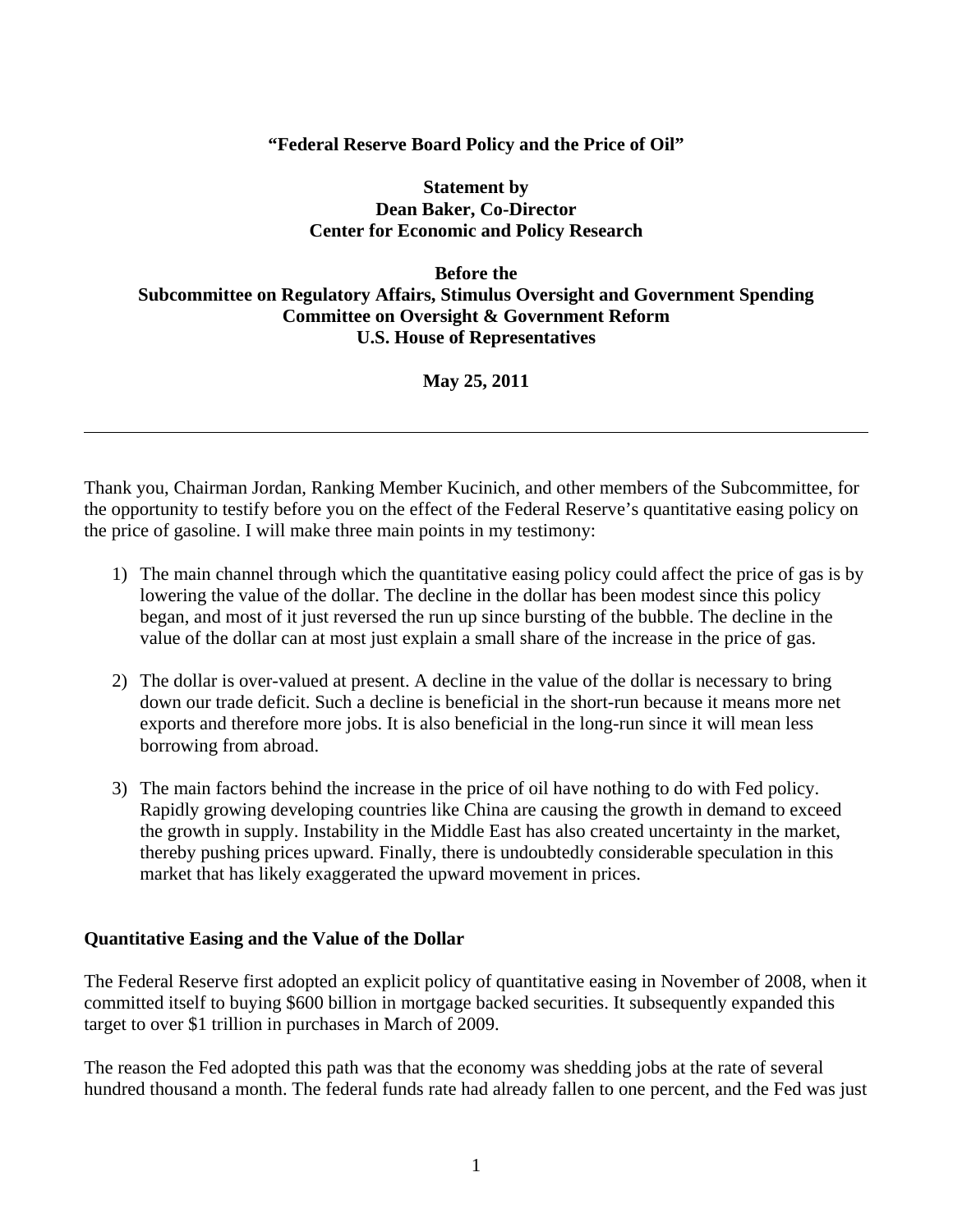about to lower it all the way to zero the next month. Given the weakness of the economy, it would have liked to push real interest rates down further, but it cannot make the nominal interest rate negative.<sup>1</sup>

This background is important to realize the policy of quantitative easing has been in place for two and a half years. It did not begin with the Fed's announcement of its second round of quantitative easing in November of 2010. It began two years earlier in the last months of the Bush administration.

There are several channels through which quantitative easing could boost the economy. The first is that it would reduce long-term interest rates. This would make it easier for people to buy homes, having some positive impact on sales and prices. More importantly, lower mortgage rates would allow many homeowners to refinance at lower rates, reducing mortgage payments and thereby freeing up money for other consumption. Lower interest rates may also lead to some increase in investment, as it becomes cheaper for firms to borrow. And, lower interest rates could make dollar-denominated assets less attractive to investors, thereby pushing down the value of the dollar. A lower-valued dollar makes U.S. made goods more competitive in world markets, increasing U.S. exports and reducing imports.

The actual impact of quantitative easing in these areas is hotly debated among economists in large part because it is not easy to determine what would have happened if the Fed had not gone this route. However, it is easy to show that its impact on the value of the dollar has been relatively limited, and therefore its impact on the price of gas paid by people in the United States must be limited. **Figure 1** shows the downward path of the dollar over the last decade.



### **FIGURE 1**

#### Source: Federal Reserve Board.

1

 $1$  The real interest rate is equal to the nominal interest rate minus the inflation rate. In principle the Fed can lower the real interest by raising the inflation rate, but this could not be easily accomplished in a situation in which many prices were falling and the rate of inflation was declining.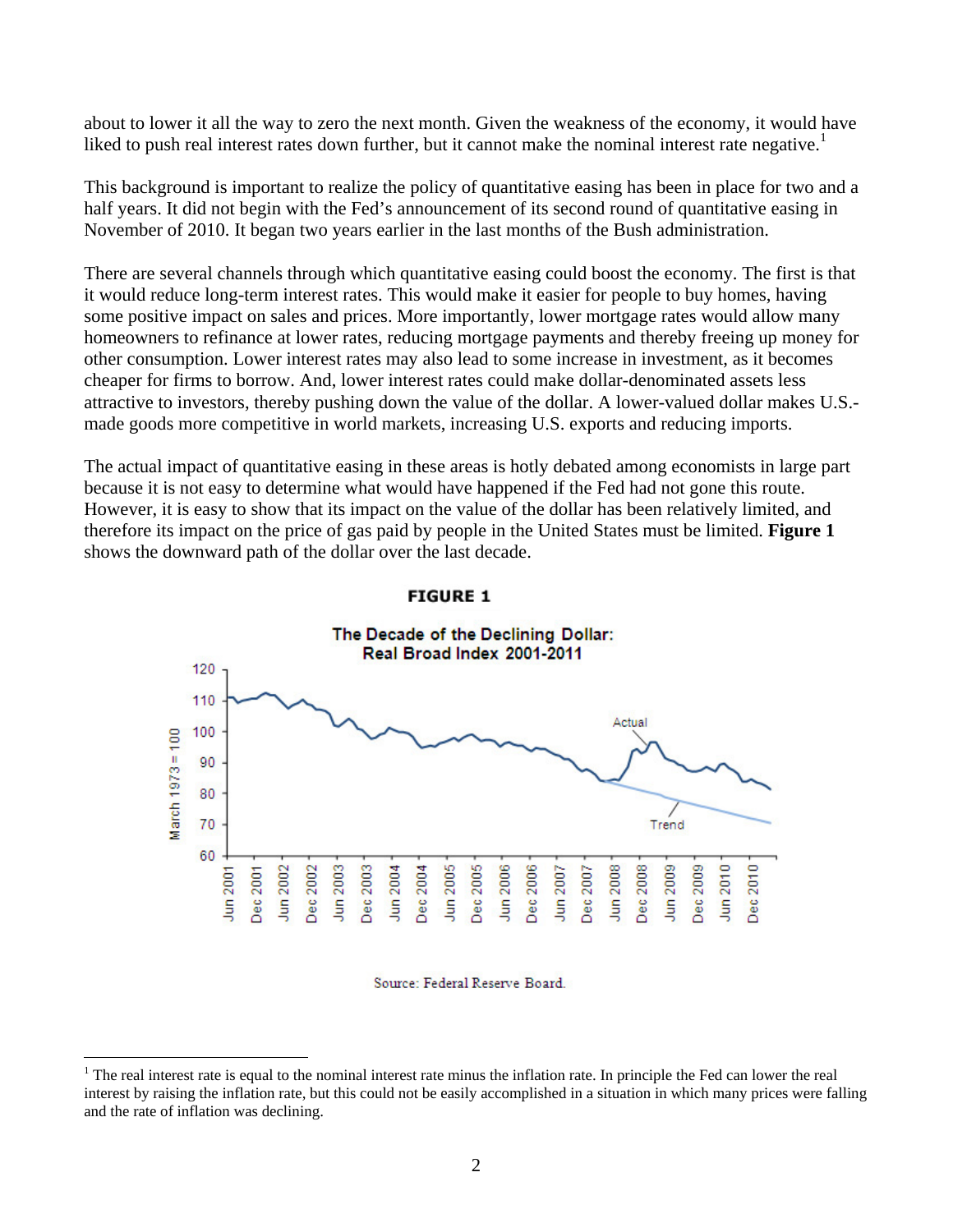As can be seen, the dollar has fallen from the levels reached in late 2008 and 2009, but it is just now returning to its pre-recession levels. The levels reached in that period were driven by a flight to safety. In the middle of the financial crisis, Treasury bonds were viewed as one of the few safe assets, leading investors from around the world to eagerly buy them up at extraordinarily high prices. This had the effect of raising the value of the dollar against the currencies of our trading partners.

Now that the panic in financial markets is largely over, we are seeing the dollar return to a more normal level. In fact, the dollar is still far above the level it would have been at if the rate of decline over the years 2002 to 2008 had continued. The real value of the dollar at the end of April 2011 was still 15.6 percent higher than the level it would have been at if the decline that begin in March of 2002 had not been disrupted by the world financial crisis. In other words, the value of oil measured in dollars would be 15.6 percent higher than it is today if the dollar had continued to decline at the same rate as it did in the period from the beginning of 2002 to the spring of 2008.

It is not possible to assess the impact of the quantitative easing policy on the price of oil without a clear counterfactual for the value of the dollar. The fact that the dollar is just now hitting its pre-recession level suggests that the Fed's quantitative easing policy probably did not have too much impact in driving down the value of the dollar, except insofar as it helped stabilize worldwide financial markets, thereby making investors more comfortable holding assets other than Treasury bonds.

## **The Benefits of a Lower Dollar**

The recent trend in the dollar suggests that the Fed's quantitative easing policy did not have much impact in pushing the dollar lower. However, a lower dollar would be desirable for many reasons, and is an important part of the necessary rebalancing whereby the U.S. economy can have healthy growth with low budget deficits.

As noted earlier, a lower valued dollar will increase demand in the economy by making U.S. exports cheaper for people living in other countries and making imports more expensive for people in the United States. This will increase the economy's net exports, which means more jobs and more growth. Given that Congress seems unwilling to support more stimulus, lowering the dollar to improve the trade balance is probably the economy's best hope for more rapid growth at the moment.

A lower dollar does have the negative effect that many have noted. Not only oil, but all imported goods will cost more to consumers. This translates into an increase in the cost of living. However, this increase in the cost of living is likely to be limited. Furthermore, there is no real way around it in the long-run.

To take an extreme case, suppose that the dollar fell by 20 percent against other currencies. Typically importers absorb some of the change in price in the form of lower profit margins. Based on research on pass-through ratios, it is likely that roughly 50 percent of this drop, or a 10 percent increase in import prices, would be passed along to U.S. consumers. With imports comprising 16 percent of GDP, this would translate into an increase in the cost of living of roughly 1.6 percentage points (16 percent multiplied by 10 percent).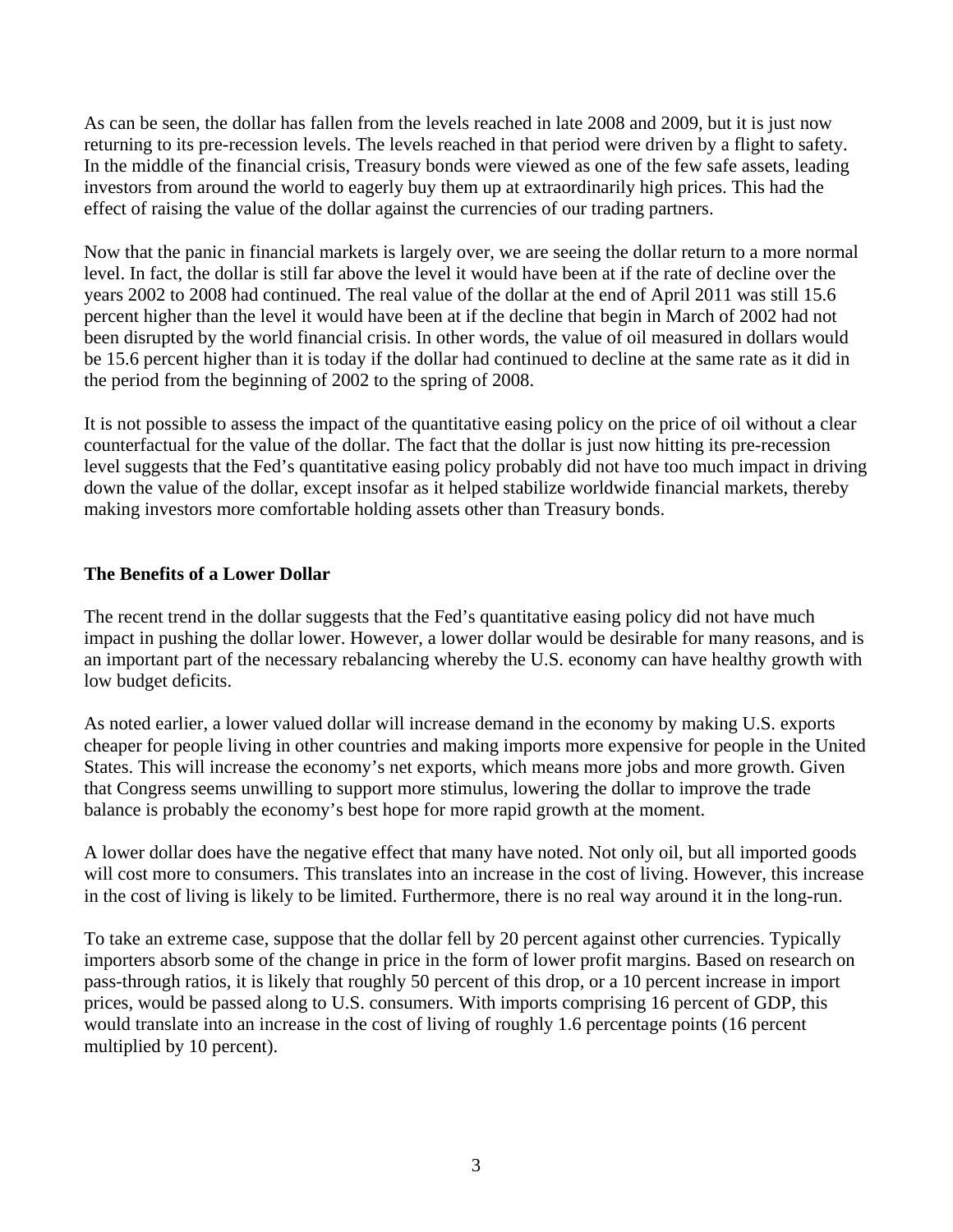This is hardly trivial, but neither is it devastating. In an economy where productivity growth averages close to 2.5 percent annually, it would have roughly the same effect in lowering living standards as 8 months of productivity growth would in raising living standards. If this rise in import prices was associated with a sharp move toward balanced trade, and the millions of jobs that this would imply, most people would likely view this rise in import prices as being of little consequence.

It is also important to understand that a lower valued dollar is essential to reducing the trade deficit and raising national savings. This first point should be evident. The main factor determining our consumption of imported as opposed to domestically-produced goods is their relative price. An overvalued dollar makes imports cheaper. It makes our exports more expensive for people in other countries.

Even our best efforts at removing foreign trade barriers or promoting domestic industry will not have anywhere near the effect in reducing imports and increasing exports as even modest declines in the value of the dollar. Policymakers are just fooling themselves if they imagine otherwise.

Furthermore, a reduction in the trade deficit is a necessary part of increasing national saving. By definition, total national saving is equal to the trade surplus. When we have a trade deficit, that means that the country on the whole is on net a borrower.<sup>2</sup> This just logically follows from the notion that if we are buying more from abroad than we are selling, then we must borrow to cover the difference. This means that either the public sector must be borrowing, meaning that we have government budget deficits, or the private sector must be borrowing, which would correspond to a situation where we had very low household savings.

In the last decade we have seen both scenarios. We currently have very large government budget deficits. In this case, the government is doing the borrowing that corresponds to our trade deficit. However, before the collapse of the housing bubble, when budget deficits were relatively low, it was the private sector that was doing most of the borrowing. This was due to the consumption boom that resulted from the \$8 trillion in housing bubble-generated wealth. Consumers spent based on this illusory bubble wealth, sending the household saving rate to zero. There was a similar situation at the end of the 1990s, when the wealth created by the stock bubble led to another consumption boom that caused the saving rate to fall to what was at the time a record low.

There is no way to escape the simple accounting identity that national savings is equal to the trade deficit. This means that if we want the budget deficit to be brought down, and we don't want to see private savings collapse, as they did during the years of the stock market bubble and the housing bubble, then we must want to see the trade deficit fall. This in turn means that we must want to see the dollar decline since there is no other plausible mechanism for bringing about large reductions in the trade deficits.

 $\overline{a}$ 

<sup>&</sup>lt;sup>2</sup> The accounting identity is  $X-M = G_s + P_s$ , where X is exports, M is imports,  $G_s$  is the government budget surplus and  $P_s$  is the excess of private savings (household and corporate) over private investment. If X-M is negative, meaning that we have a trade deficit, then by definition we must either be running a budget deficit or have private sector savings that are less than investment, or both.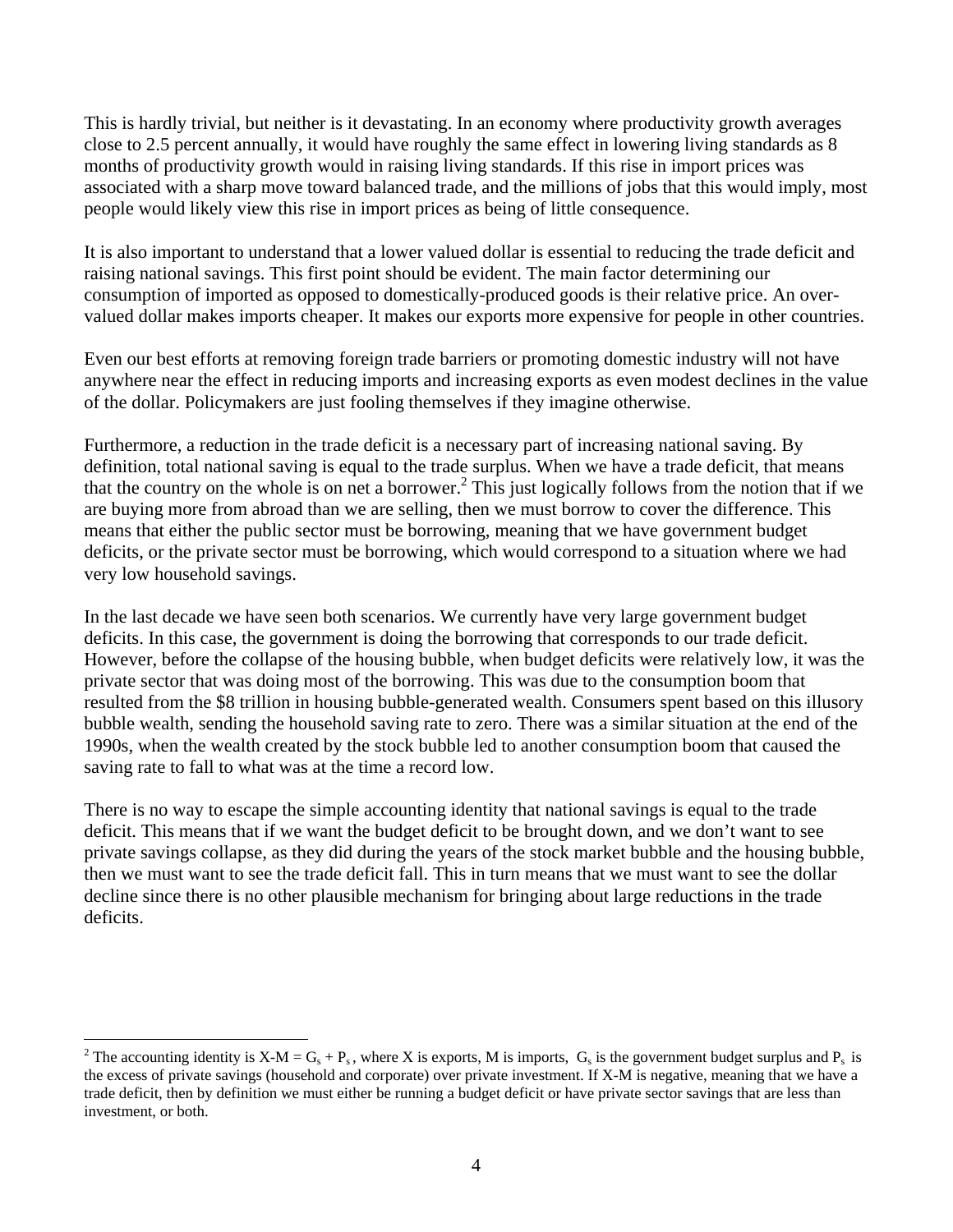## **The Causes of the Rise in the Price of Oil**

The decline in the value of the dollar over the last two years was a relatively small factor in the rise of the price of oil for people in the United States. Even if we made a comparison to the value of the dollar at the peak of the crisis, the decline would only explain an increase in the price of oil of less than 20 percent. However, as noted above, this comparison would be hugely misleading since it refers to a temporary dollar peak that was driven by the crisis-driven flight to safety. Compared to pre-crisis levels, the recent fall in the dollar can essentially explain none of the increase in the price of oil.

There are three alternative factors that can explain the rise in the price of oil over the last two years:

- 1) the growth of the world economy, especially fast-growing developing countries;
- 2) instability in the Middle East; and
- 3) speculation in the oil market.

The first explanation should be straightforward; the developing world has been growing very rapidly over the last year and a half, and the demand for oil grows more or less in step with their economy. China, which is now the second largest user of oil after the United States, grew at 10.3 percent rate last year and is projected by the IMF to grow at a 9.6 percent rate this year. India grew by 10.4 percent in 2010 and is projected to grow by 8.2 percent in 2011. For Brazil, the numbers are 7.5 percent in 2010 and 4.5 percent in 2011. Many smaller developing countries have also experienced rapid growth over this period.

This means that the world demand for oil is growing rapidly, while world supply is stagnating. Many of the major oil producers are seeing their production dwindle, as most of their reserves have already been tapped, and the new sources of supply are not proving sufficient to add much to the output. The fundamentals of supply and demand suggest that oil prices are likely to continue to rise in the years ahead as demand growth will outstrip supply growth.

The second factor pushing up the price of oil is the uncertainty about supply resulting from the unrest in the Middle East. The biggest spike in the price of oil occurred in the two weeks during which protests turned into civil war in Libya, one of the world's leading oil producers. In the two weeks from February  $18<sup>th</sup>$  to March  $4<sup>th</sup>$ , the price of oil rose by more than 20 percent. There were actual disruptions to oil supplies during this period, but more importantly there is a real concern that continuing unrest could take much or all of Libya's daily production of 1.6 million barrels (about 2 percent of world production) off-line. With violence being used to suppress protests in Algeria and in Bahrain, which sits on Saudi Arabia's border (and is dependent on Saudi military assistance) there is an understandable fear of further disruptions to production in the future. This fear is likely to push up the price of oil as actors in the market will buy extra oil now in order to protect against the possibility it will be considerably more expensive at some point in the future.

This raises the last cause of the run-up in the price of oil: speculation. Inevitably, when there are sharp movements in price in either direction, there will be speculators entering the market who hope to profit from these trends. Speculation also certainly was an important factor in the run-up of the price of oil to \$150 a barrel in the summer of 2008. While the original increase in that year was driven by the fact that the growth of supply was outstripping the growth of demand, this increase was likely magnified by